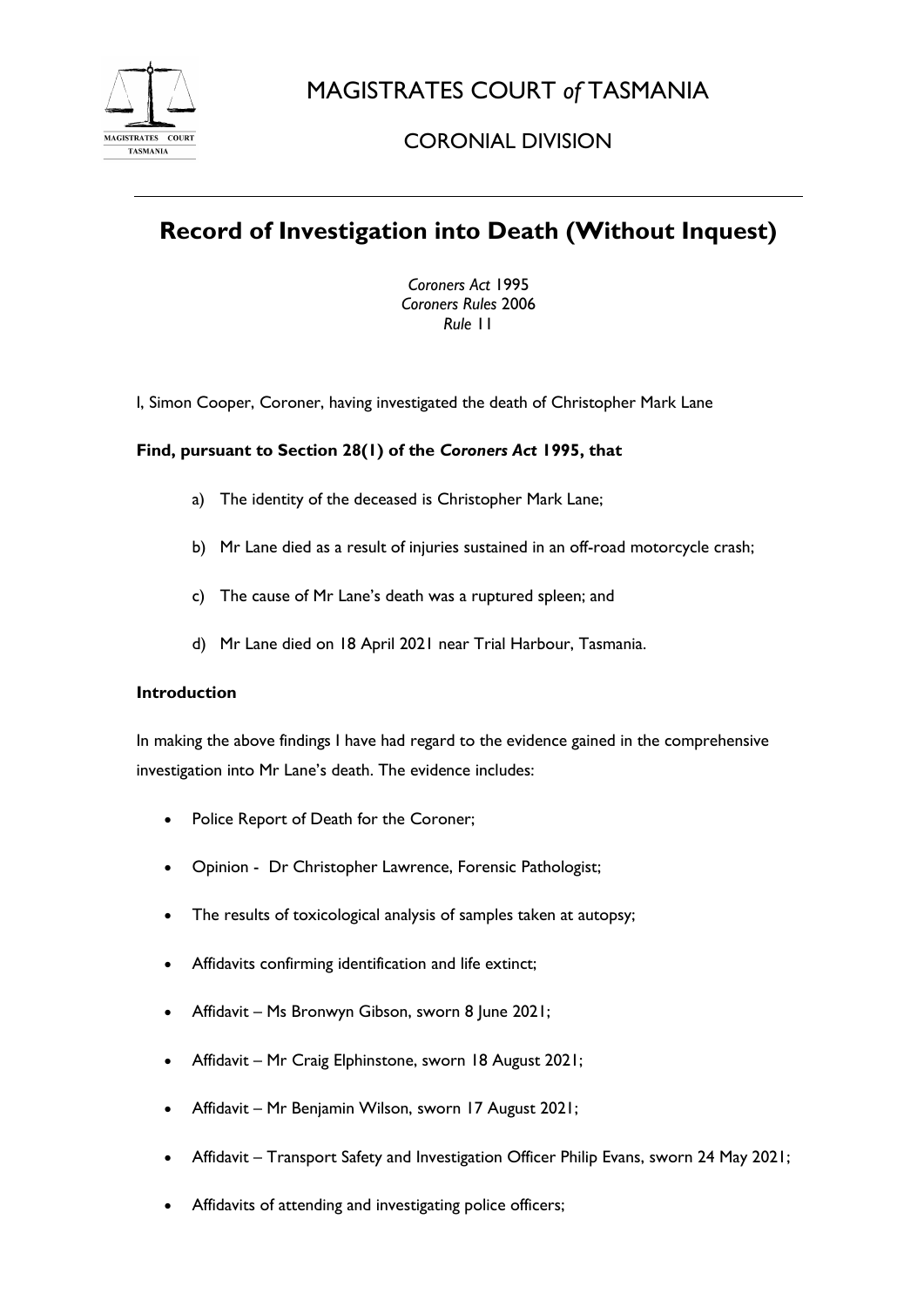- Records Ambulance Tasmania;
- Medical Records Patrick Street Clinic Ulverstone;
- Records of ST2ST; and
- Forensic, body worn camera and photographic evidence.

#### **Circumstances of Death**

Mr Lane died whilst participating the annual St Helens to Strahan off road motorcycle ride (ST2ST).

The event, in which he had previously participated, commenced on Thursday, 15 April 2021 at St Helens on Tasmania's East Coast. Riders made their way via dirt and off-road tracks across the northern part of Tasmania, with a view to finishing at Strahan on the West Coast.

On Sunday, 18 April 2021, the last day of the event, Mr Lane rode from Cradle Mountain towards Trial Harbour. Approximately 2 km north of Trial Harbour, whilst riding on the beach, Mr Lane struck a log in the sand. The impact appears to have driven the handlebars of his motorbike into his abdomen, rupturing his spleen.

Mr Lane was able to stop and get off his motorbike. Another rider – Mr Craig Elphinstone – found him leaning over his motorcycle in pain. Mr Lane was at this stage still conscious and told Mr Elphinstone that he had hit a log. Shortly after this discussion, Mr Lane's condition deteriorated and he stopped breathing. At 3.16 pm a call was made to emergency services for help. An ambulance was dispatched three minutes later. So were police. At the same time Mr Elphinstone and other participants in the ride commenced CPR upon Mr Lane.

CPR continued for a considerable period until well after the arrival of emergency service personnel. It is apparent from the body worn camera footage that that CPR was carried out in a competent and effective manner.

The first police officers arrived at the scene at about 4.30 pm. Ambulance paramedics arrived at 5.23 pm. Despite the best efforts of paramedics, police and participants, Mr Lane could not be revived and he was declared dead at the scene.

#### **Investigation**

Mr Lane's body was identified at the scene and then transported to the mortuary at the Royal Hobart Hospital. At the Royal Hobart Hospital, experienced Forensic Pathologist Dr